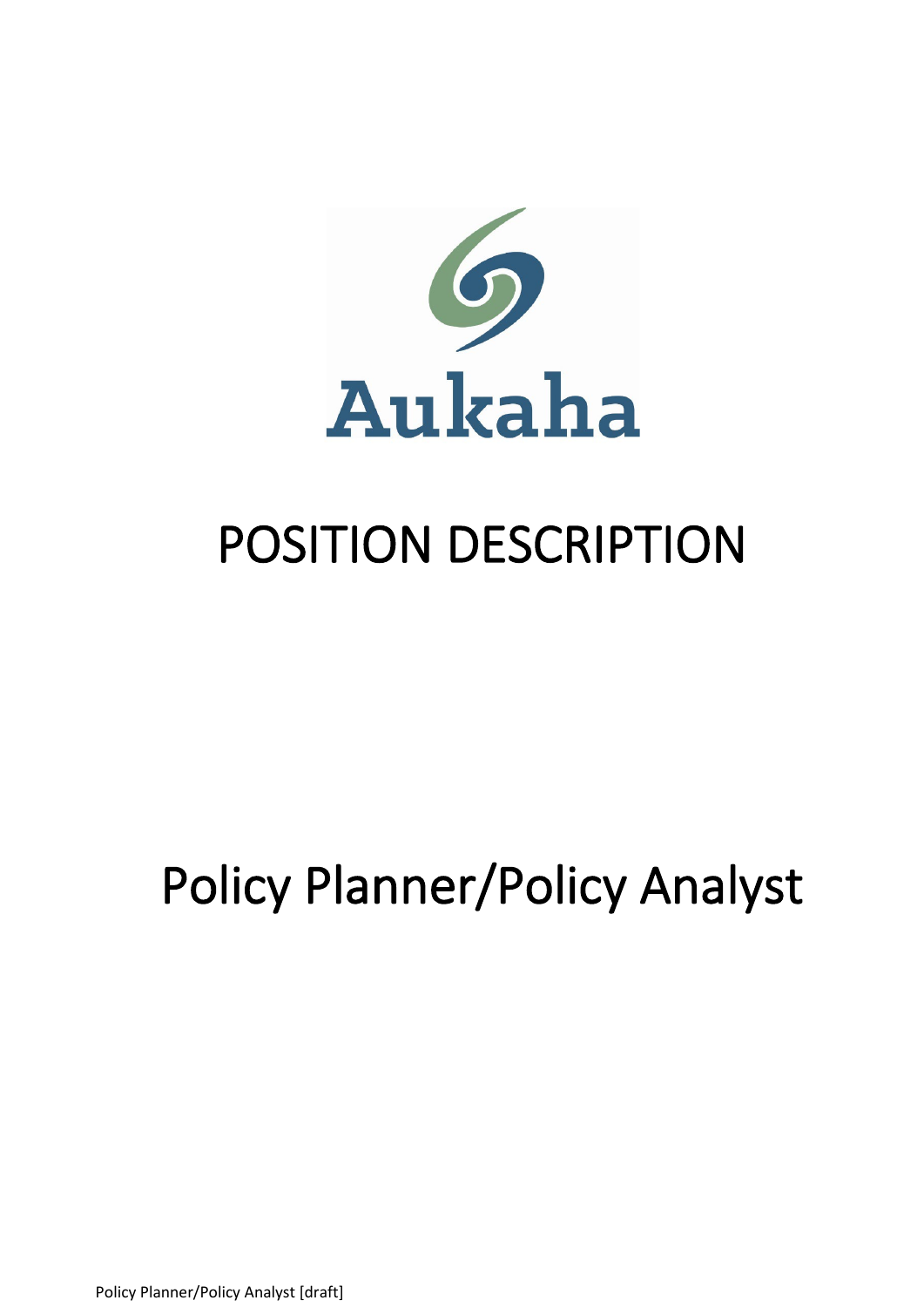| WHO ARE WE? - KO WAI MATOU? |                                                                                                                                                                                                                                                                                                                                                                                                                                                                                                                                                                                                                                                                                              |  |
|-----------------------------|----------------------------------------------------------------------------------------------------------------------------------------------------------------------------------------------------------------------------------------------------------------------------------------------------------------------------------------------------------------------------------------------------------------------------------------------------------------------------------------------------------------------------------------------------------------------------------------------------------------------------------------------------------------------------------------------|--|
| Aukaha Owners               | Te Rūnanga o Waihao<br>Te Rūnanga o Moeraki<br>Kāti Huirapa Rūnaka ki Puketeraki<br>Te Rūnanga o Ōtākou<br>Hokonui Rūnanga                                                                                                                                                                                                                                                                                                                                                                                                                                                                                                                                                                   |  |
| <b>Mission</b>              | Aukaha works on behalf of mana whenua across their rohe providing pathways to a better<br>future for Kāi Tahu, for iwi Māori, and for our wider communities. We ensure mana<br>whenua values are appropriately and authentically woven through the cultural, economic,<br>social, and environmental fabric of the takiwa.<br>The aspiration of Kai Tahu is to assume their full kaitiaki role as mana whenua, as<br>protected and guaranteed by Article II of the Treaty of Waitangi. The Mana Taiao team<br>supports these aspirations in statutory and non-statutory processes under the Resource<br>Management Act 1991, and through direct engagement with Councils and private clients. |  |

## WHAT IS THE PRIMARY FOCUS OF THIS ROLE? – TE AROTAHI MATUA

To ensure the effective and efficient delivery of resource management, planning and environmental development services to support kā Rūnaka to fulfil their role as kaitiaki and meet their aspirations for te taiao.

## WHO ARE YOUR TEAM? - TŌ KAPA

| Reporting to           | General Manager - Mana Taiao                                                                                                                                                                             | <b>Direct Reports</b> | 0 |
|------------------------|----------------------------------------------------------------------------------------------------------------------------------------------------------------------------------------------------------|-----------------------|---|
| Nature and Term        | Permanent                                                                                                                                                                                                |                       |   |
| Location               | Dunedin                                                                                                                                                                                                  |                       |   |
| Internal Relationships | Aukaha staff and contractors, governors, Kā Papatipu Rūnaka representatives                                                                                                                              |                       |   |
| External Relationships | Rūnaka whānau members<br>Professional advisors, contractors and consulting agencies<br>Local, regional, and central government entities<br>Tertiary and research institutions.<br>Te Rūnanga o Ngāi Tahu |                       |   |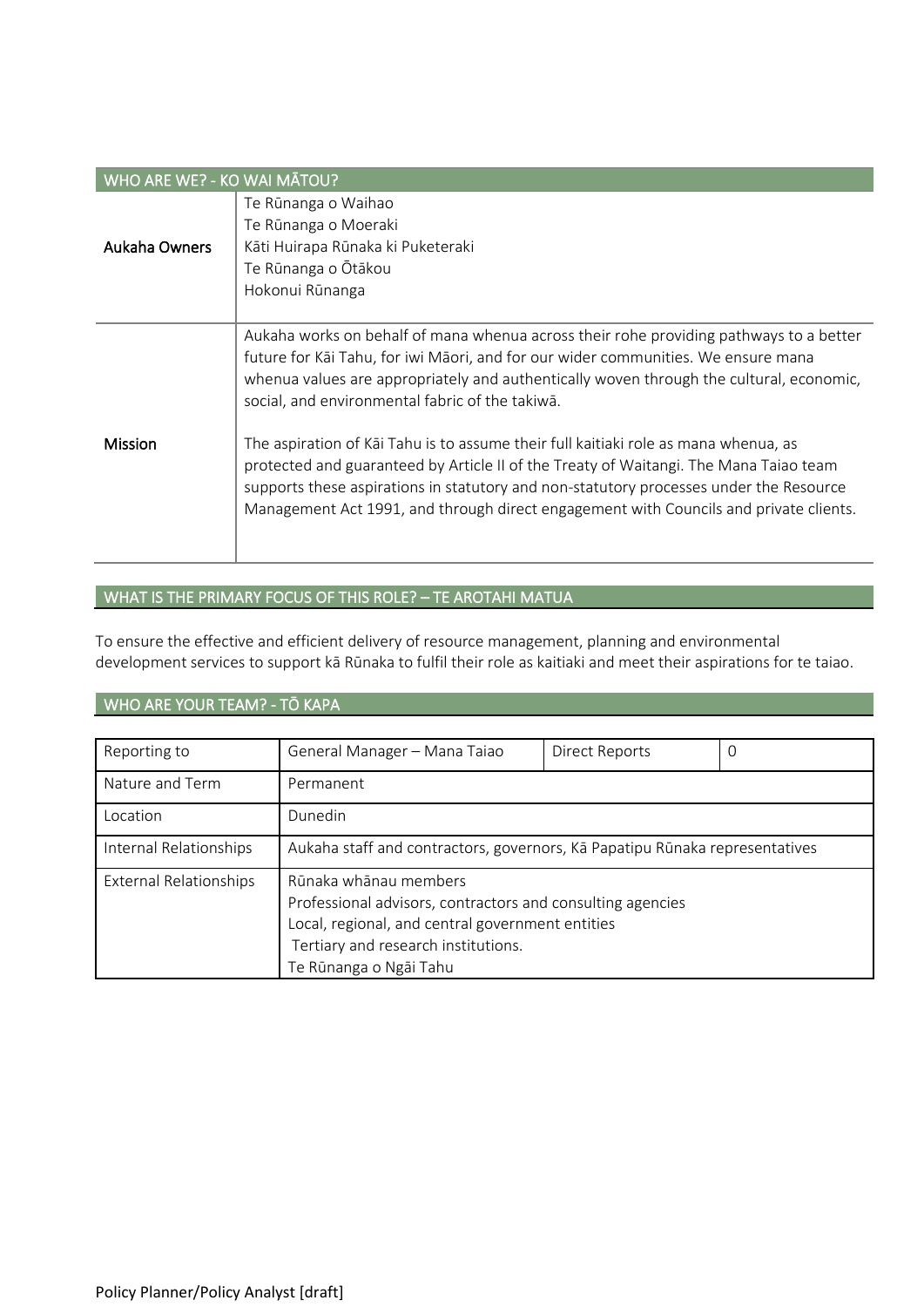|                                             | KEY ACCOUNTABILITIES - NGĀ KAWENGA TAKOHANGA                                                                                                                                                                                                                                                                                                                                                                                                                                                                                                                                                                                                                                                                                                                                                                |
|---------------------------------------------|-------------------------------------------------------------------------------------------------------------------------------------------------------------------------------------------------------------------------------------------------------------------------------------------------------------------------------------------------------------------------------------------------------------------------------------------------------------------------------------------------------------------------------------------------------------------------------------------------------------------------------------------------------------------------------------------------------------------------------------------------------------------------------------------------------------|
| Policy development and<br>resource consents | Write high quality reports, submissions, and hearings evidence to support<br>$\bullet$<br>resource management processes and decision-making.<br>Work with Councils and Rūnaka to input into policy and strategy development.<br>Review, provide advice on, and work with relevant stakeholders to respond to resource<br>consent applications.<br>Ensure mana whenua values are clearly and accurately reflected in research,<br>$\bullet$<br>consents, and planning evidence.                                                                                                                                                                                                                                                                                                                              |
| <b>Planning Advice</b>                      | • Provide accurate professional advice to Aukaha staff, Councils, stakeholders and<br>Rūnaka.<br>Work collaboratively with mana whenua and organise and undertake<br>consultation with corporate interests, local authorities, government agencies and<br>the public.<br>Demonstrate sound knowledge of resource management planning processes and<br>formulate advice to clients and rūnaka on resource management plans and<br>policies.<br>Prepare cultural reports (Cultural Values Statements, Cultural Impact<br>Assessments) to inform resource management decision-making.<br>Provide technical leadership and mentoring to staff and rūnaka in relation to<br>$\bullet$<br>climate change.<br>Provide support to the Senior Planner, Omnibus.                                                      |
| Reporting                                   | Liaise with and report progress on projects to General Manager Mana Taiao, Chief<br>٠<br>Executive and Rūnaka, as required.<br>Keep General Manager Mana Taiao informed of project risks.                                                                                                                                                                                                                                                                                                                                                                                                                                                                                                                                                                                                                   |
| Advisory and<br>monitoring                  | Provide information and advice to kā Rūnaka to guide the Rūnaka position on<br>$\bullet$<br>various local and regional issues, including climate change.<br>Work closely with the Mana Taiao team to advise stakeholders of the Rūnaka<br>position on various local and regional issues, including climate change.<br>Work with Rūnaka members to ensure that their values are clearly and accurately<br>reflected in all Mana Taiao work.<br>Provide advice and support to Rūnaka representatives on external committees.<br>$\bullet$<br>Provide information and analysis in a timely, efficient, and effective manner.<br>$\bullet$<br>Support the implementation of the iwi management plans and iwi policy.<br>$\bullet$<br>Keep abreast of regional, national, and iwi policy and legislative change. |
| Relationship<br>management                  | Initiate, develop and maintain a range of relationships with Rūnaka, Te Rūnanga<br>$\bullet$<br>o Ngāi Tahu, partners, stakeholders, clients, and advisors both internally and<br>externally.<br>Maintain relationships with all key agencies and key stakeholders in the local<br>$\bullet$<br>government space.                                                                                                                                                                                                                                                                                                                                                                                                                                                                                           |
| <b>General Duties</b>                       | Be punctual and work the hours and times specified<br>$\bullet$<br>Prioritise workload to ensure work of the greatest importance to the business is<br>undertaken with urgency and to a high standard<br>Support and help develop a positive workplace culture<br>$\bullet$<br>Responsibly manage all business resources within accountability levels<br>٠<br>Undertake all duties and responsibilities outlined in this job description and all<br>other duties as reasonably required by the business<br>Comply with all employment obligations<br>٠                                                                                                                                                                                                                                                      |

 $\begin{array}{c} \hline \end{array}$ 

 $\begin{array}{c} \hline \end{array}$ 

 $\overline{\phantom{a}}$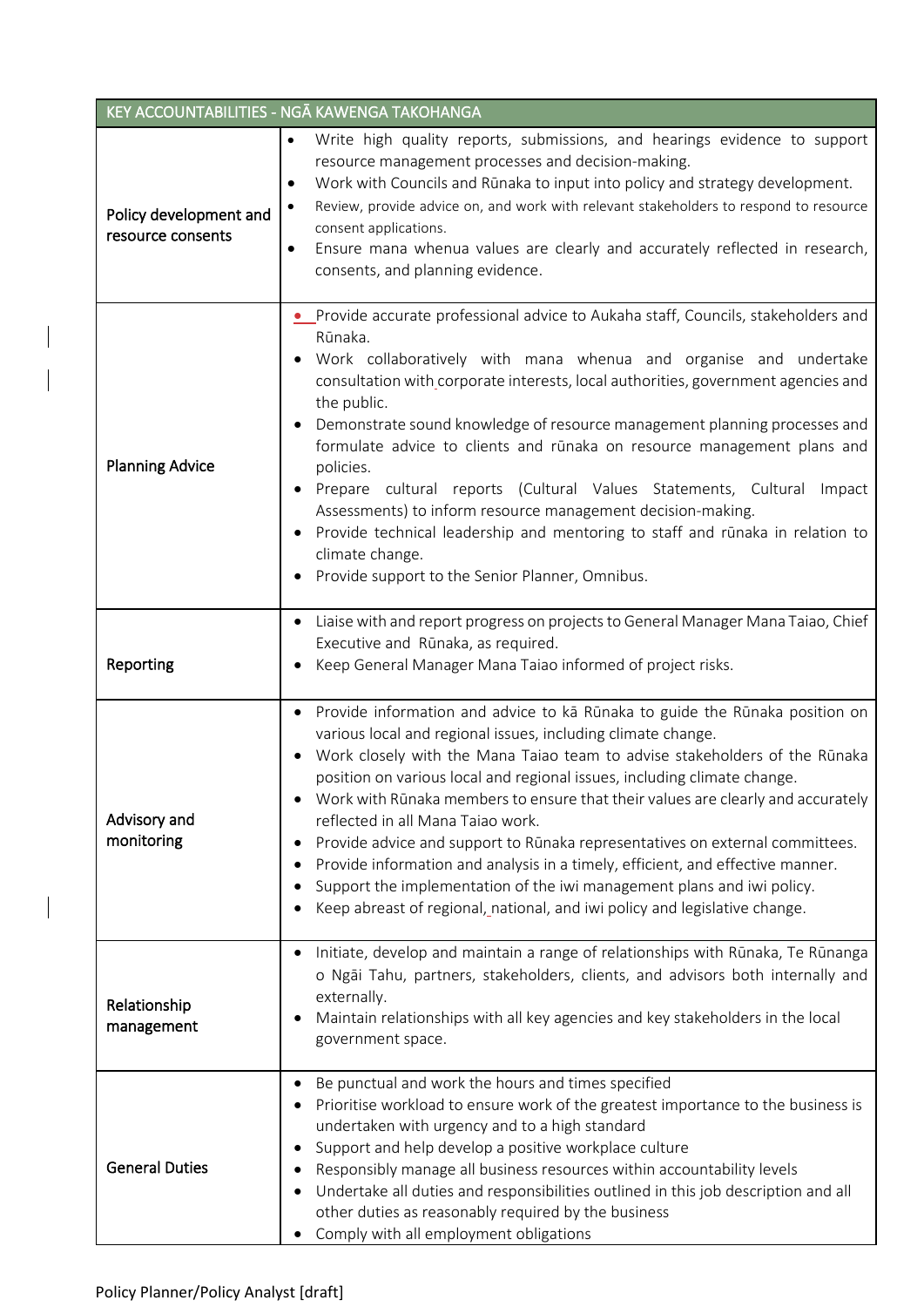| Promptly undertake to complete all reasonable and lawful instructions and<br>directions given<br>Serve the business in good faith, promoting and protecting the business' best<br>interest<br>During work time, and such other times as may be reasonably required,<br>$\bullet$<br>dedicate all effort to the execution and fulfilment of the duties, responsibilities,<br>obligations and instructions related to employment<br>Demonstrate through own actions, a commitment to Health and Safety at work<br>$\bullet$<br>when undertaking work or observing others in the workplace. |
|------------------------------------------------------------------------------------------------------------------------------------------------------------------------------------------------------------------------------------------------------------------------------------------------------------------------------------------------------------------------------------------------------------------------------------------------------------------------------------------------------------------------------------------------------------------------------------------|
|                                                                                                                                                                                                                                                                                                                                                                                                                                                                                                                                                                                          |